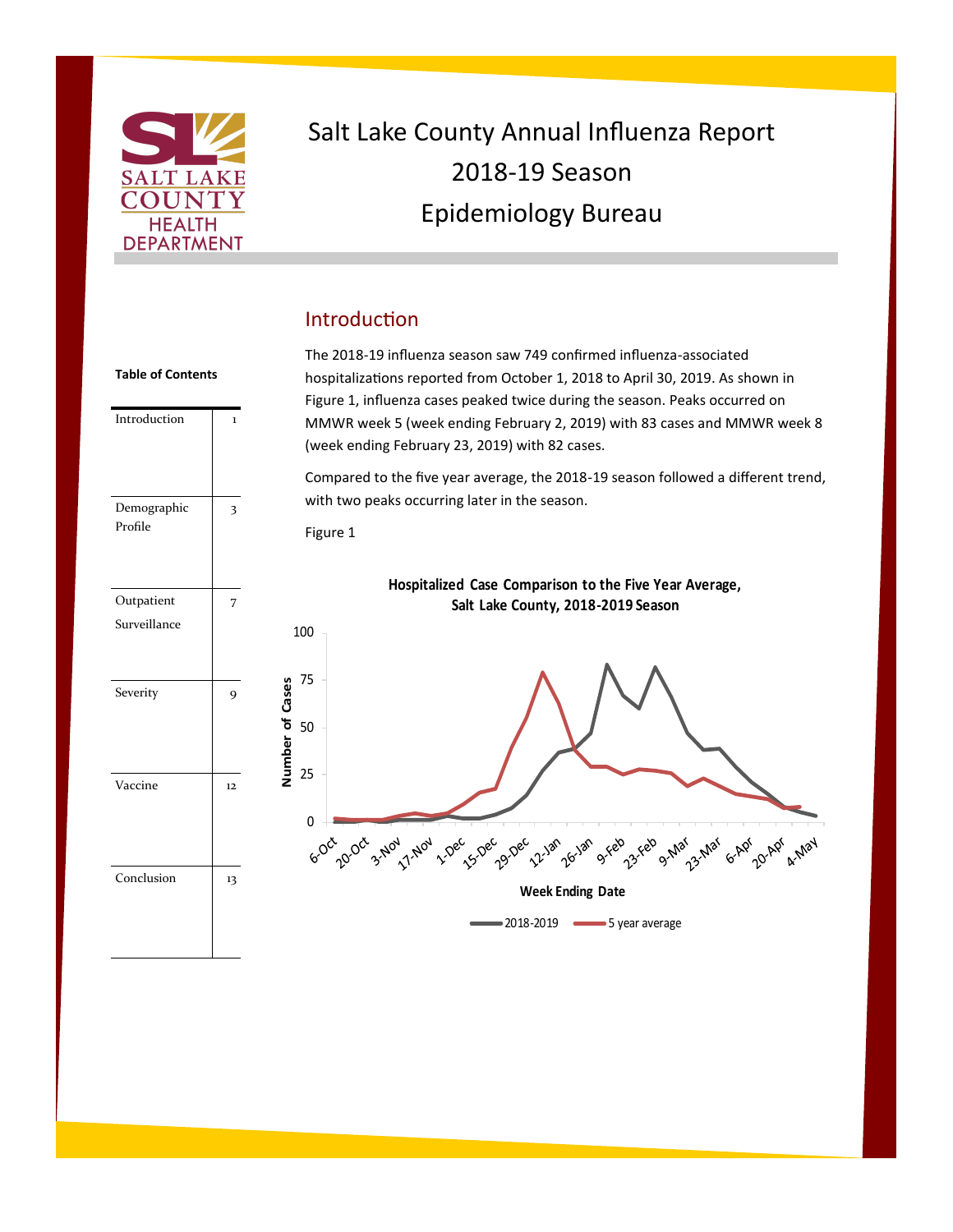Figure 2 displays the number of hospitalized cases by influenza type, with AH1N1 having the highest case count.

Figure 2



\*Data suppressed due to low counts

When compared to influenza rates for Utah and the United States, Salt Lake County was slightly higher than the national rate and higher than the rate statewide for the 2018-19 season. Salt Lake County's hospitalized influenza rate was 66 per 100,000 population, compared with Utah at 58 and the national rate of 64 per 100,000 population. Figure 3 displays a five season comparison between Salt Lake County, Utah and the United States.

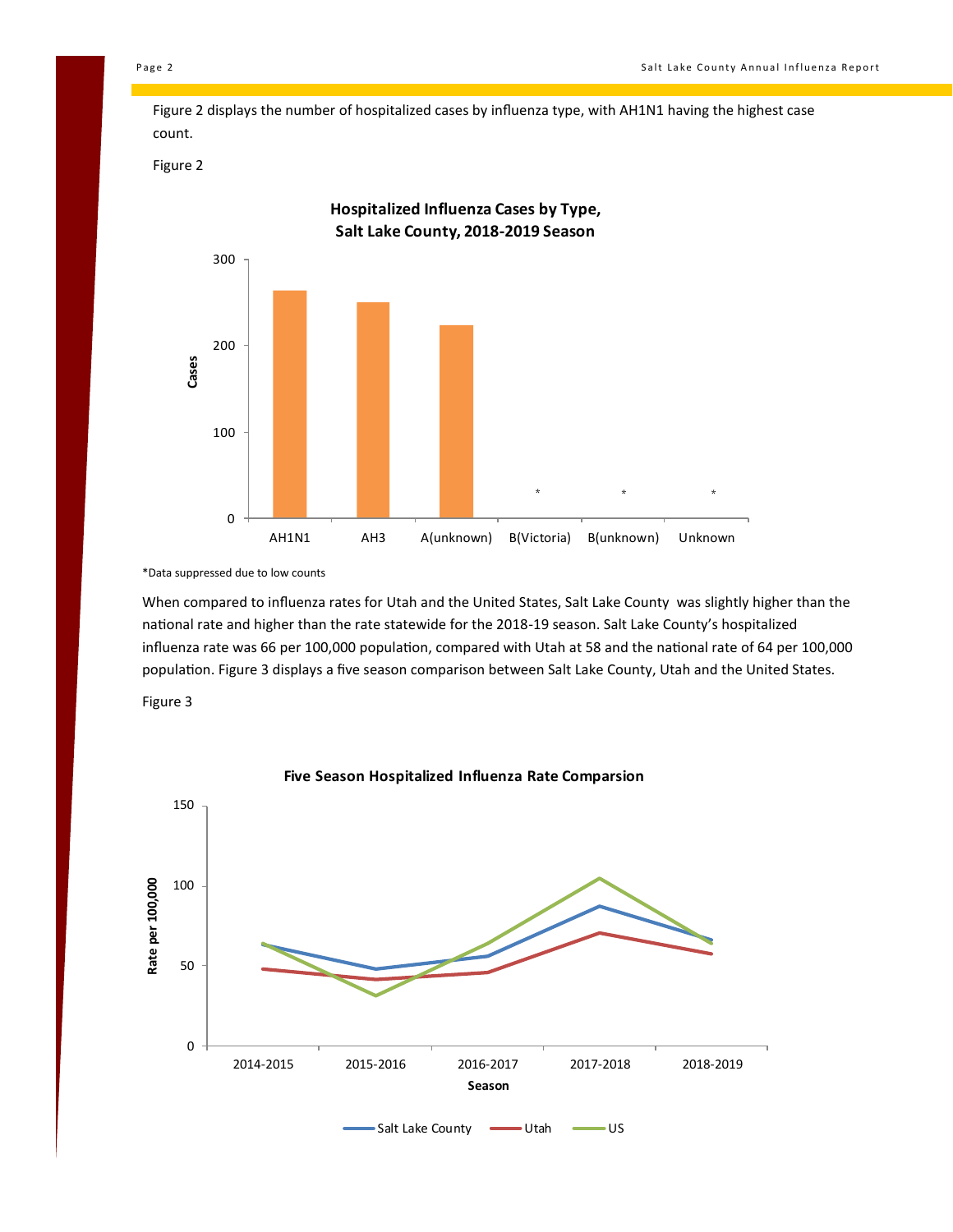### Demographic Profile

The 65+ age group was disproportionately affected by influenza compared to all other age groups, with a rate of 257 per 100,000 population. The lowest rate was among the 5-24 age group at 22 per 100,000 population. See figure 4.

Figure 4



When looking at age and sex, there were no significant differences between males and females in any age group. The highest rates were among both males and females over the age of 65. Male rates for the 65+ age group were 279 per 100,000 population and female rates were 239 per 100,000 population. See figure 5.





**Hospitalized Influenza Rates by Age and Sex,**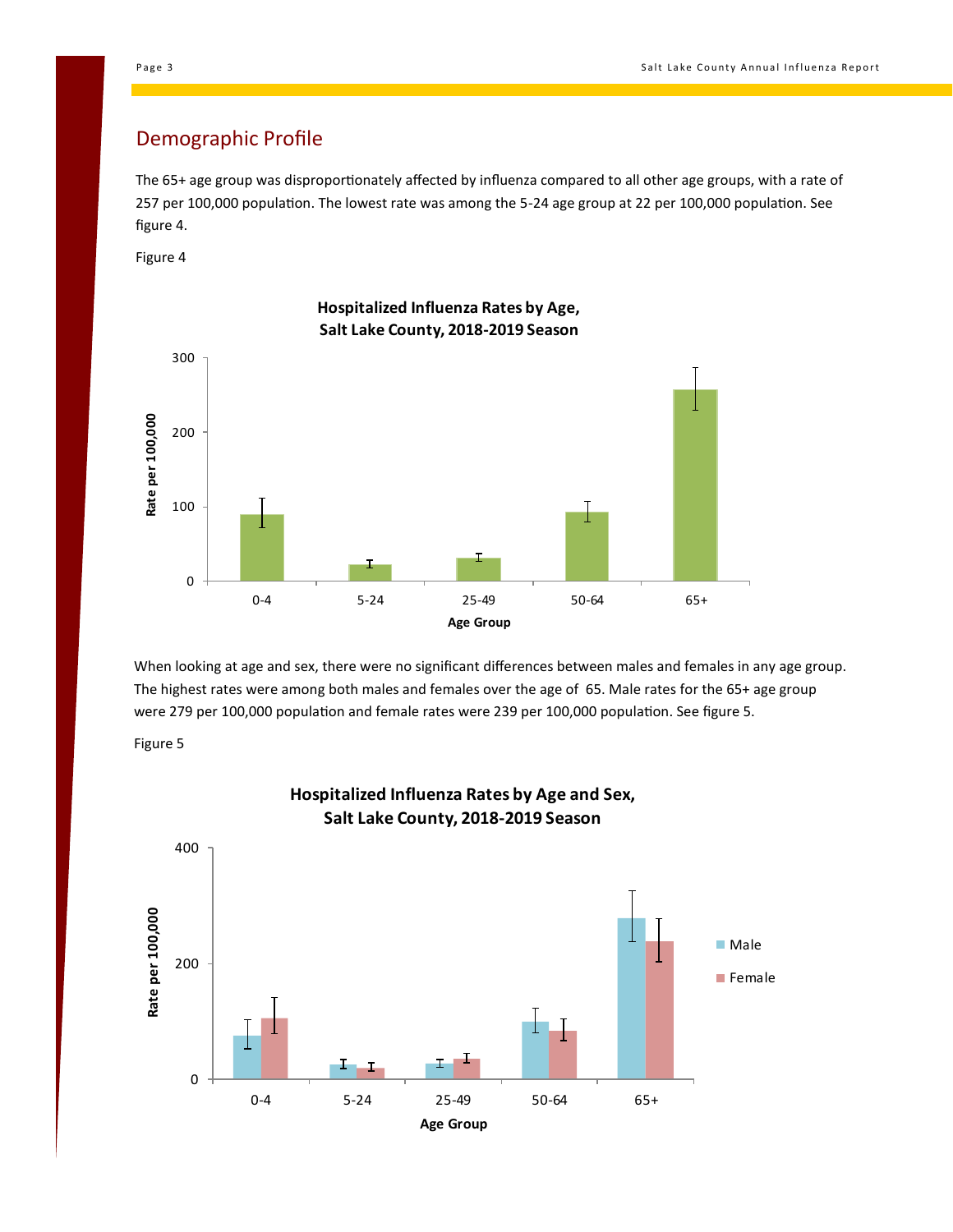There were no significant differences found between race and ethnicity. This means that not one racial or ethnic group was found to be disproportionately hospitalized for influenza when compared to each other. See figure 6.

Figure 6



Behavioral risk factors were analyzed to identify additional conditions that may contribute to hospitalization due to influenza. Smoking was the highest risk factor, with 21% of hospitalized cases reporting current smoking habits. See figure 7.





# **Behavioral Risk Factors Among Hospitalized Influenza**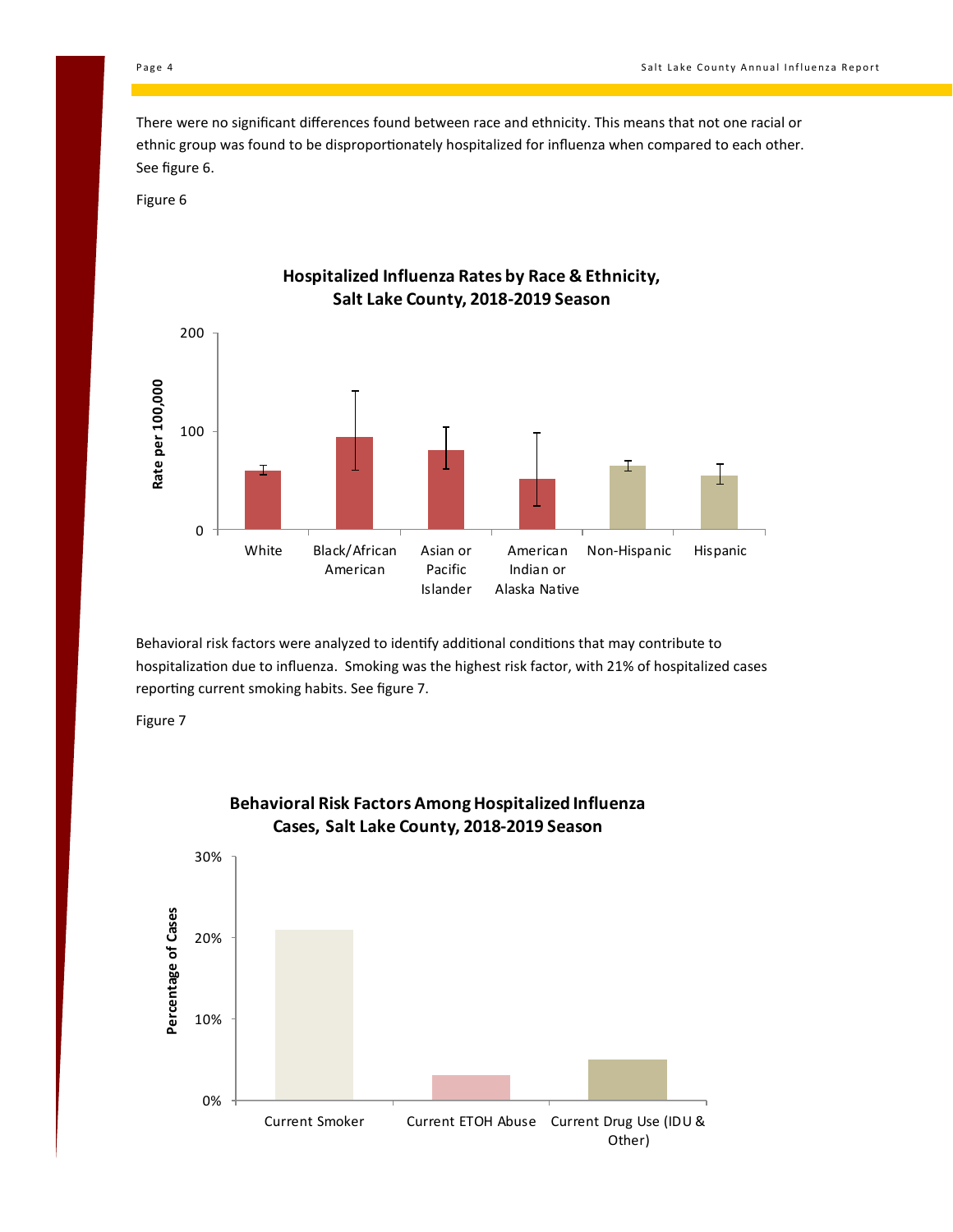Salt Lake County influenza cases had a variety of underlying conditions upon hospitalization. The two most common conditions among cases were metabolic disease and cardiovascular disease, with 37% of cases having some form of metabolic disease and 34% of cases having some form of cardiovascular disease . Figure 8 displays the percent of cases affected by a range of underlying conditions.

Figure 8



#### **Underlying Medical Conditions Among Hospitalized Influenza Cases, Salt Lake County, 2018-2019 Season**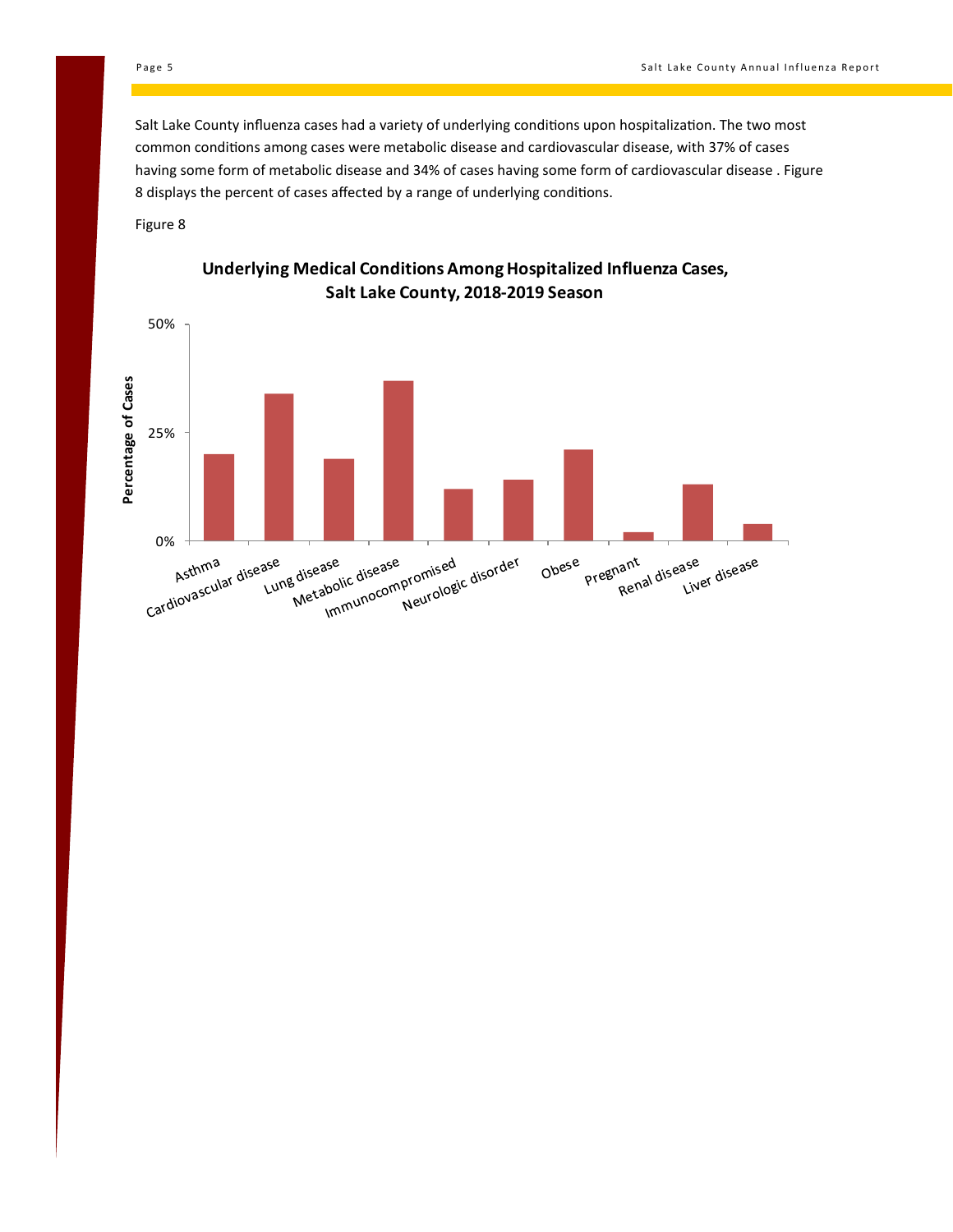### 2018-2019 Influenza Season: Influenza-associated Hospitalizations in Salt Lake County (per 100,000)

Figure 9 shows the rate of influenza cases per 100,000 population by city within Salt Lake County. West Valley City, Taylorsville, South Salt Lake, Millcreek, Copperton and Midvale saw the greatest burden of influenza.

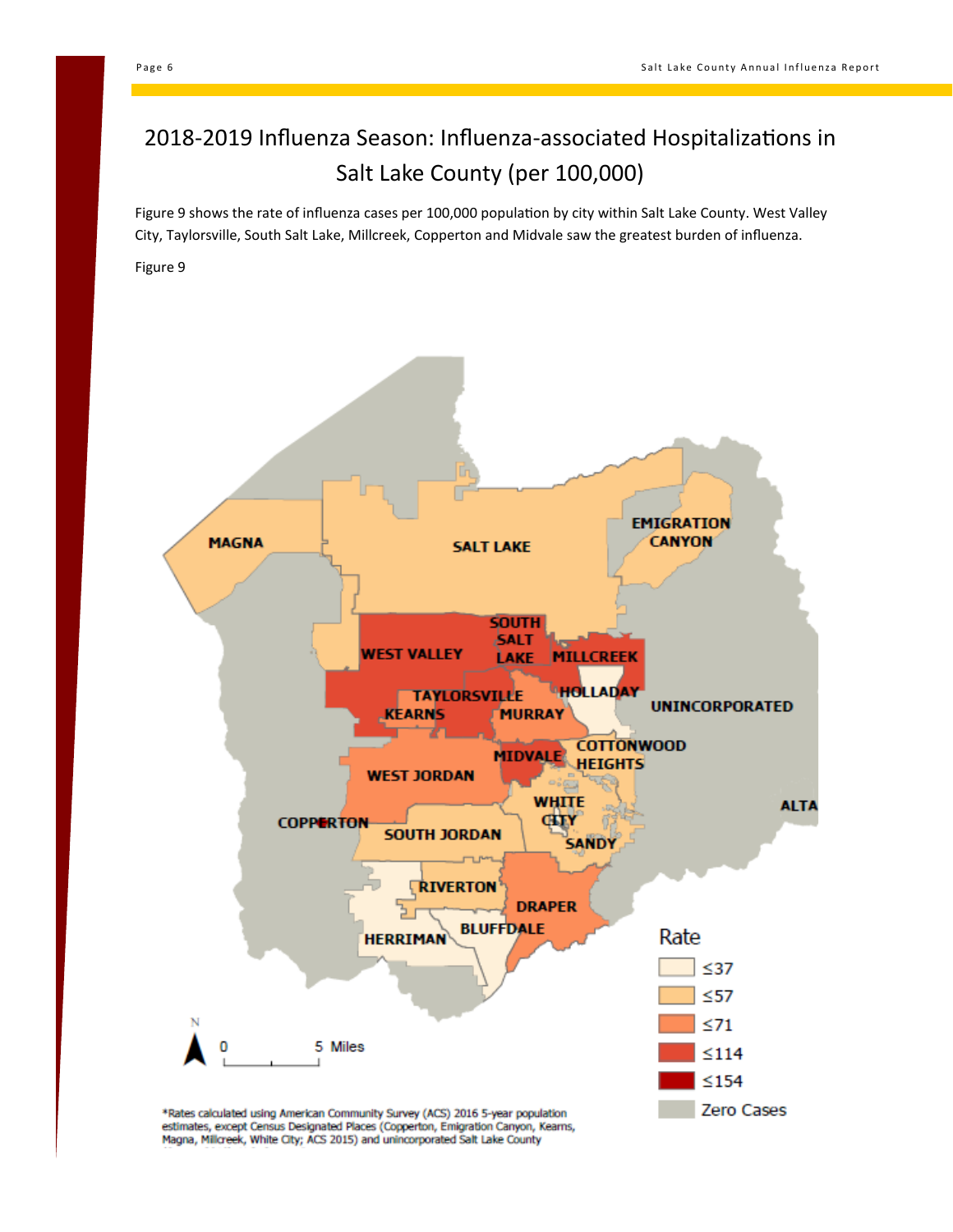#### Outpatient Surveillance

Outpatient influenza surveillance is an integral component to tracking influenza trends in Salt Lake County. Influenza-like illness (ILI) surveillance is one such tool used to monitor influenza patterns. Figure 10 shows a five season comparison of ILI trends, with the 2018-19 season peaking twice, displaying a slightly different trend than previous seasons.

Figure 10



School absenteeism did not follow a similar pattern seen among hospitalized influenza cases. There were two distinct peaks in February among hospitalized cases, however the school absenteeism trend had multiple increases throughout the season, without a distinct peak seen. See figure 11.





#### **Hospitalized Cases and School Absenteeism Percentage, Salt Lake County, 2018-2019 Season**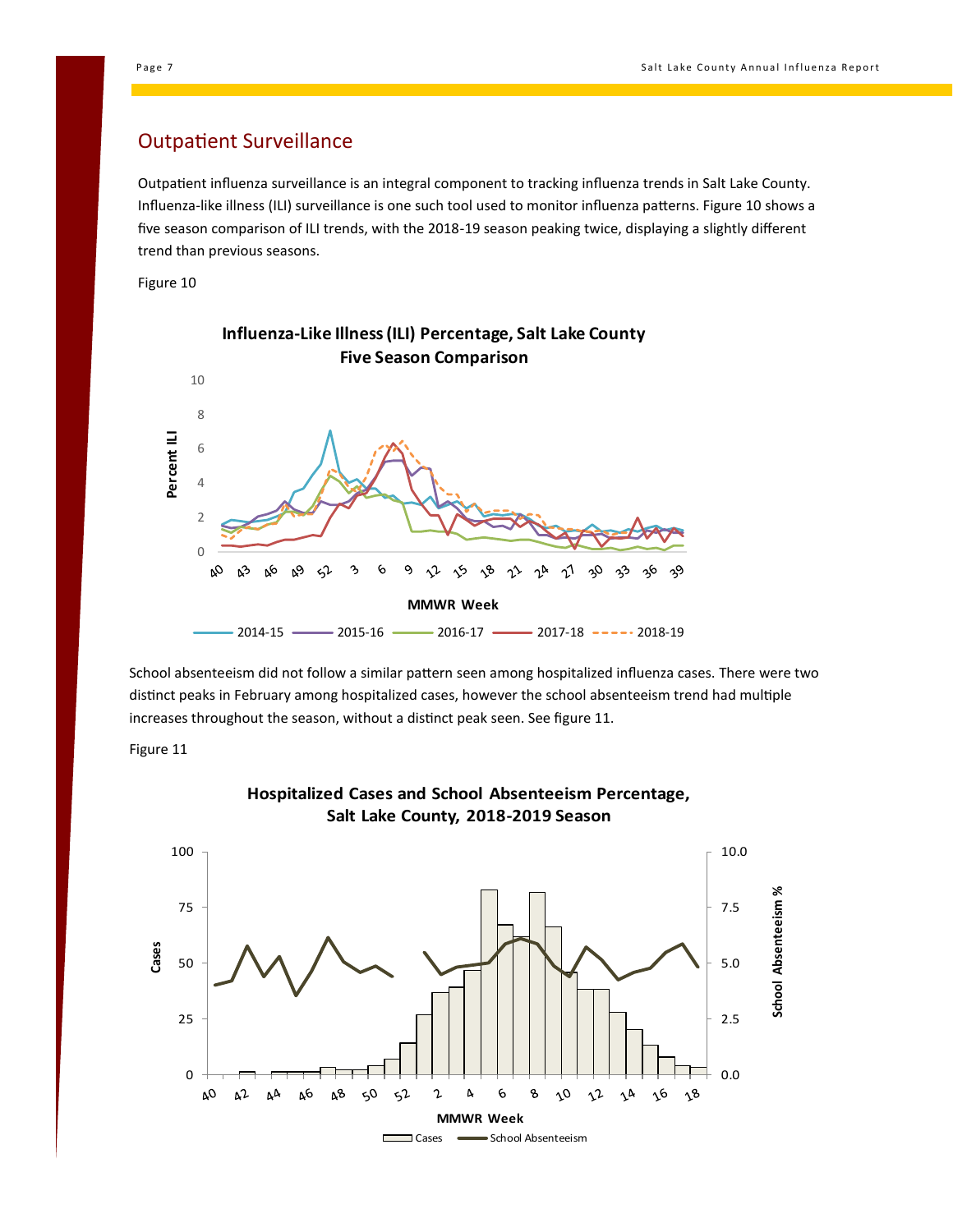During the 2018-19 season, Salt Lake County Health Department began to utilize a tool that projects the current burden from influenza throughout Salt Lake County. This model accounts for the underreporting of hospitalized influenza cases and by accounting for this underreporting, the model allows for the projection of how many cases of influenza were attended to in an outpatient clinic and how many individuals were sick with influenza in Salt Lake County but never received medical care. During the 2018-19 season in Salt Lake County, it is projected that 1,400 cases may have been hospitalized, 70,000 residents may have been sick with influenza and sought medical care and 78,000 residents may have been sick with influenza and did not seek care. See figure 12.

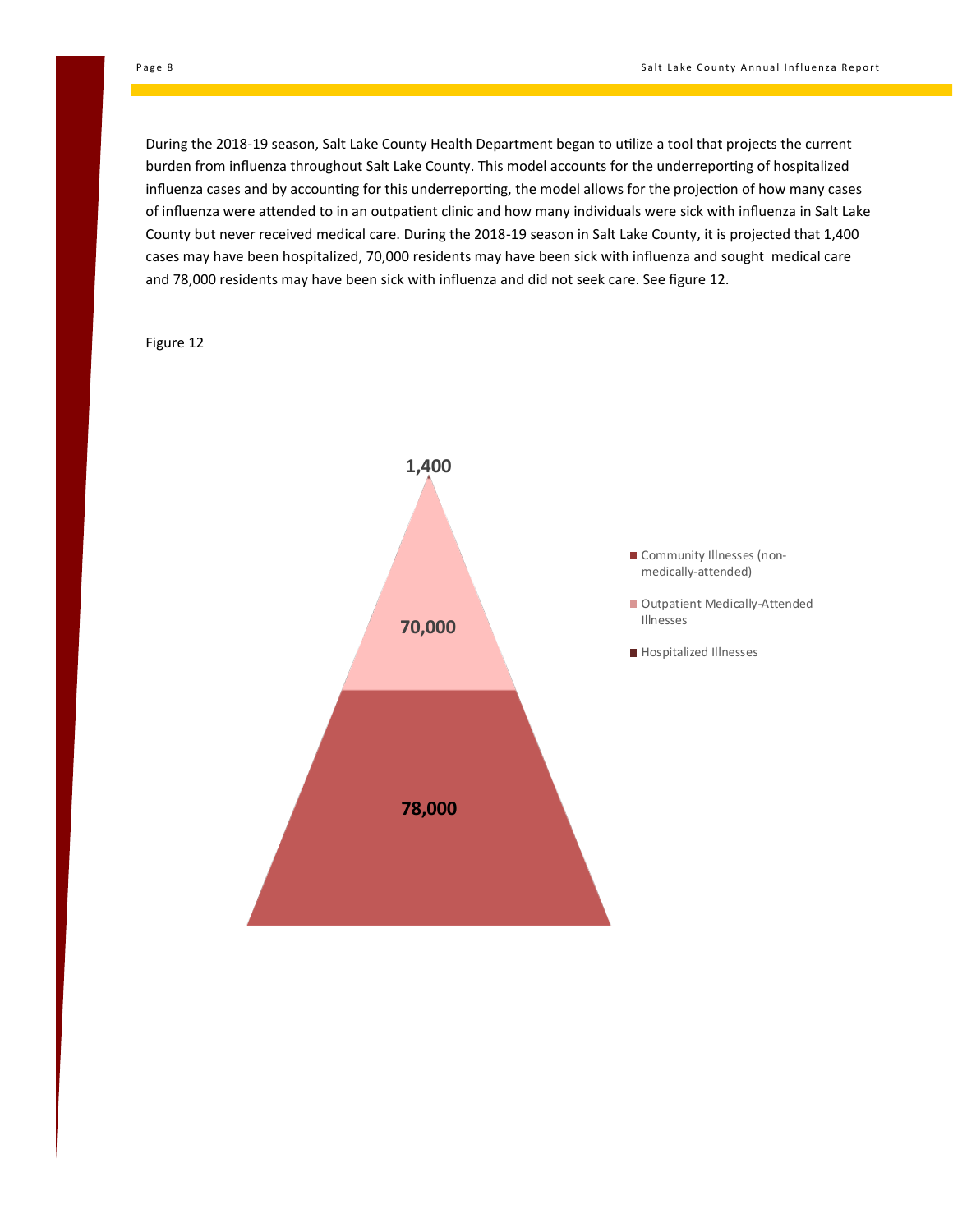#### Severity

Twenty-one percent of hospitalized influenza cases during the 2018-19 season were admitted to an intensive care unit (ICU), compared to 18% during the 2017-18 season. The 65+ age group had the highest number of cases admitted to an ICU. Figure 13 shows the ICU distribution by age among all hospitalized cases.

Figure 13



There were 21 influenza-related deaths during the 2018-19 season, compared to 42 deaths during the 2017-18 season. The highest death rate was among the 65+ age group with 11 per 100,000 population. Figure 14 displays the death rates that occurred by age.

Figure 14



# **Death Rate by Age Group, Salt Lake County, 2018-2019**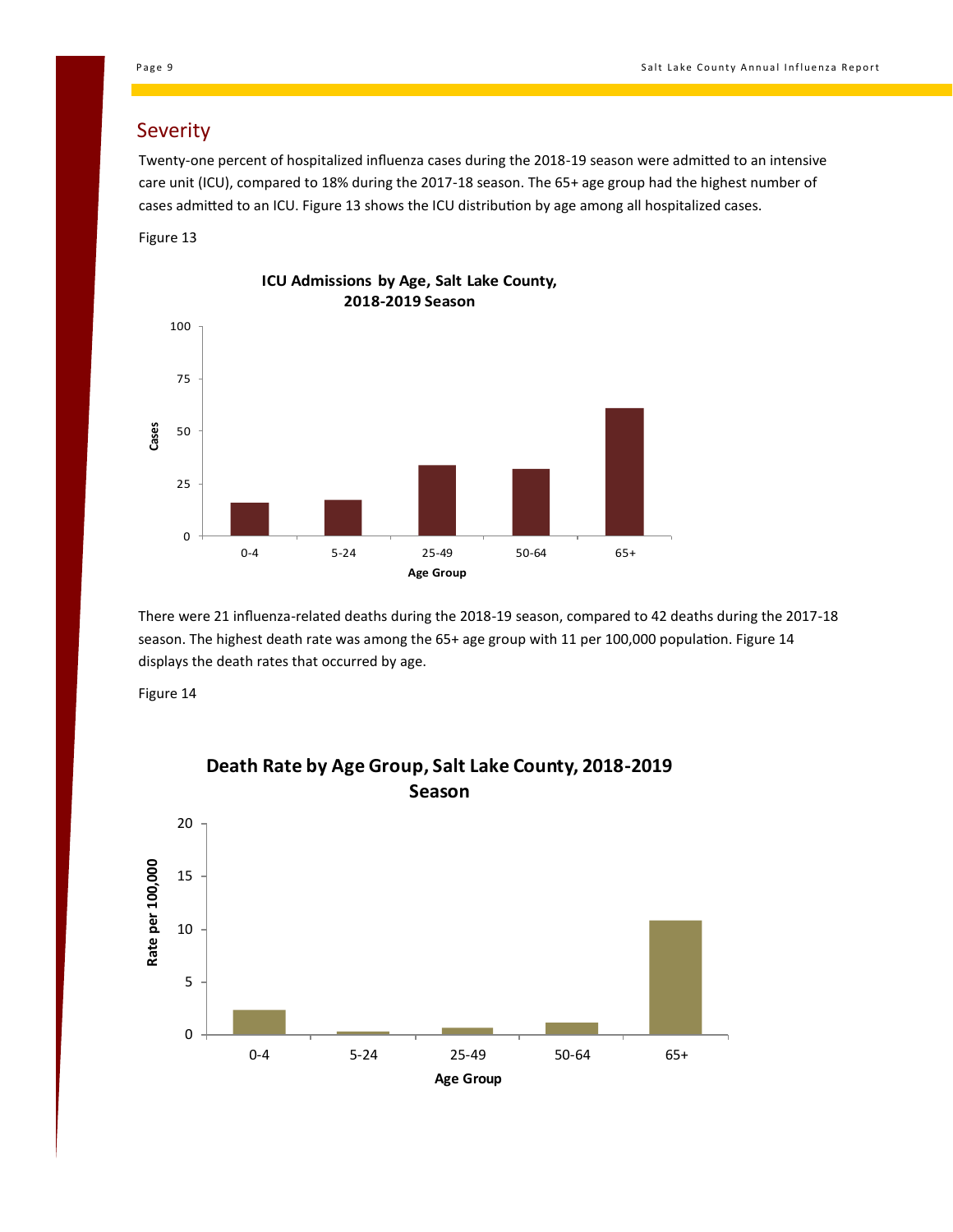When looking at a multi-season comparison, the 2018-19 season death rate decreased dramatically in comparison with the 2017-18 season. See figure 15.

#### Figure 15



Severity thresholds assess the severity of an influenza season, by categorizing a season as low, moderate, high and very high severity. Severity in Salt Lake County is assessed real-time and an overall seasonal assessment is provided at the end of the season. Immediate assessments allow for situational awareness and planning in realtime compared to other modalities of influenza reporting. This allows Salt Lake County Health Department to communicate with community partners to aid in planning and allocating resources for preparation of the current influenza season.

According to the Salt Lake County severity thresholds, the 2018-19 season was categorized as a *moderately* severe season. (Utah and the U.S. assessments are not available yet for the 2018-19 season). Figure 16 displays a comparison of the overall severity for the past six seasons in Salt Lake County, Utah and the United States. See figure 16.

|                  | 2012-13 | 2013-14                     | 2014-15 | 2015-16  | 2016-17       | 2017-18 |
|------------------|---------|-----------------------------|---------|----------|---------------|---------|
| Salt Lake County |         | Moderate Moderate Very High |         | Moderate | Moderate High |         |
| Utah             |         | Moderate Moderate High      |         | Moderate | Moderate High |         |
| United States    |         | Moderate Moderate High      |         | Moderate | Moderate High |         |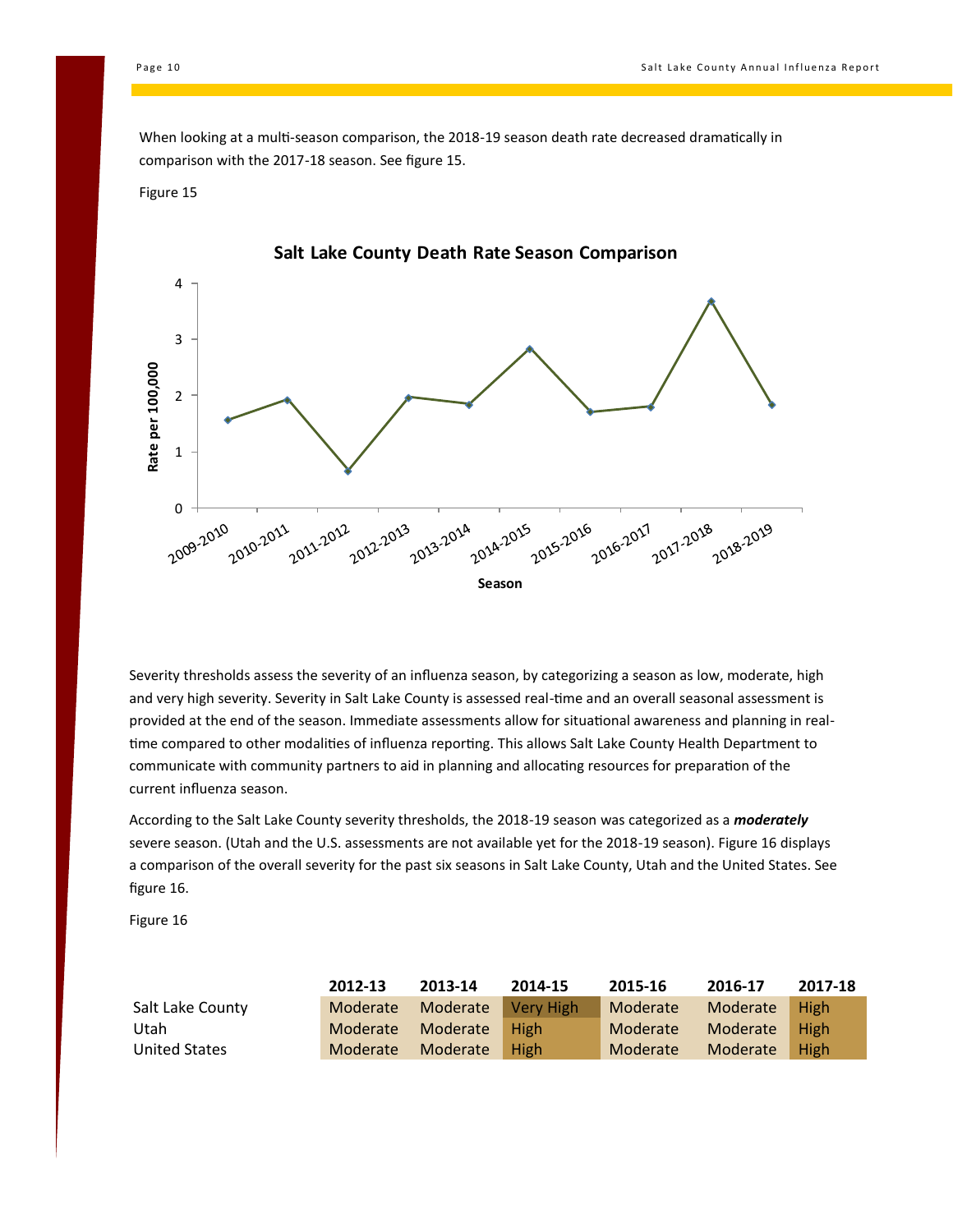Figure 17 displays a variety of interventions that occurred during hospitalization that indicate disease severity. The most frequent intervention was receiving nasal cannula, with 21% of hospitalized influenza patients receiving nasal cannula in the emergency department or upon admission.

Figure 17



Twenty-seven influenza outbreaks were identified during the 2018-19 season, compared to 18 throughout the 2017-18 season. Table 1 shows what type of facilities the outbreaks occurred in and the influenza type that was circulating. All facilities were educated about proper hygiene, disinfection and the importance of vaccination.

| <b>Facility Type</b> | Number of<br><b>Facilities Affected</b> | <b>Number of III</b><br><b>Cases</b> | <b>Number of Cases</b><br><b>Tested Positive</b> | <b>Influenza Types</b> | <b>Number of Cases</b><br>Vaccinated |
|----------------------|-----------------------------------------|--------------------------------------|--------------------------------------------------|------------------------|--------------------------------------|
| Long Term            |                                         |                                      |                                                  | Flu A(not typed),      |                                      |
| Care                 | 17                                      | 119                                  | 84                                               | Flu B(not typed)       | 45                                   |
| School               | 8                                       | 509                                  | 7                                                | Unknown                | Unknown                              |
| Homeless             |                                         |                                      |                                                  | Flu A(not typed),      |                                      |
| Shelter              | 1                                       | 6                                    | 6                                                | Flu AH1N1              |                                      |
|                      |                                         |                                      |                                                  |                        |                                      |
| <b>Corrections</b>   | 1                                       | 29                                   | 15                                               | Flu A(not typed),      | 1                                    |

Table 1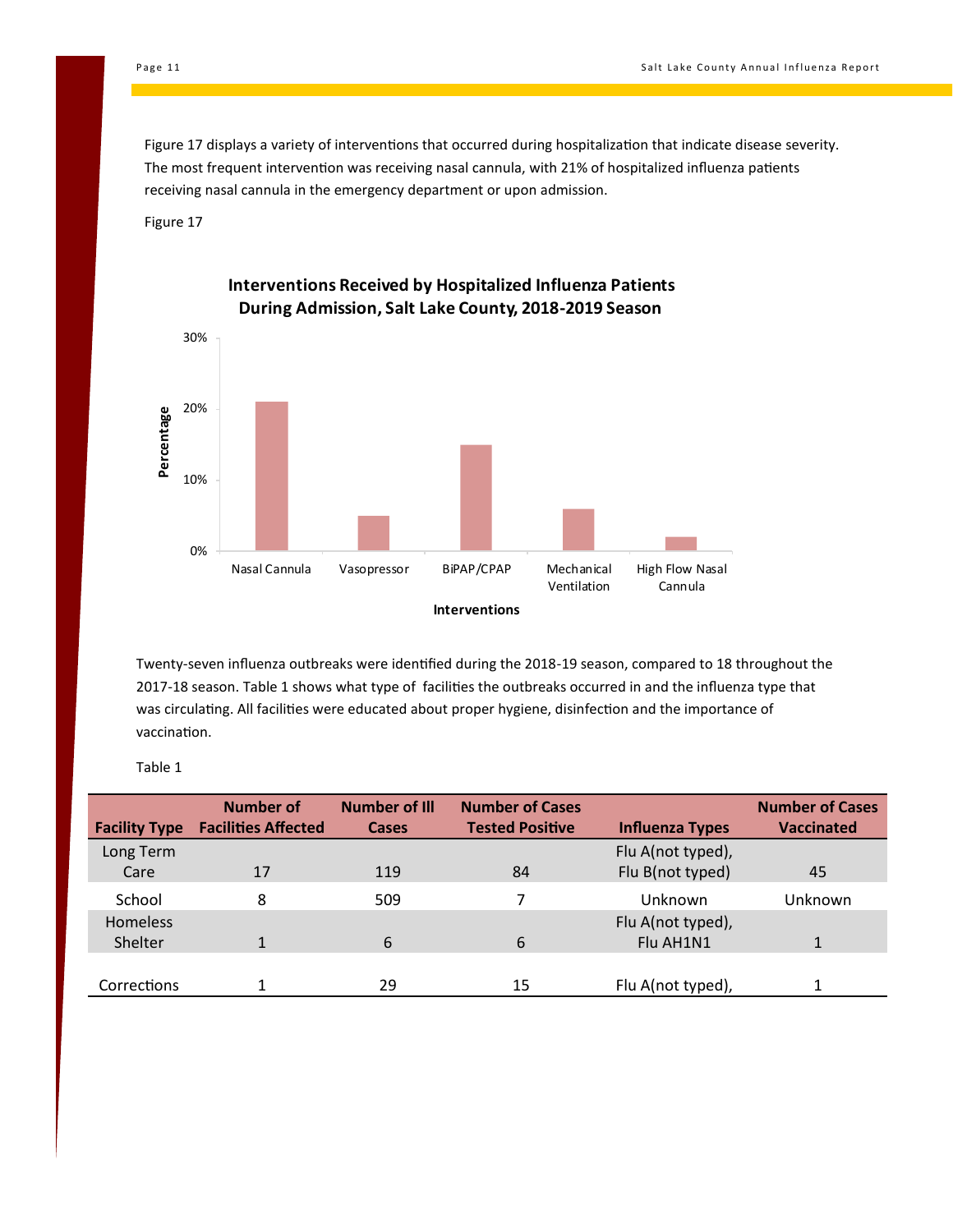#### Vaccine

A five season comparison shows that the percent vaccinated for the 2018-19 season was roughly the same as the 2017-18 season. Forty-eight percent of cases were vaccinated during the 2018-19 season compared to 47% the season prior. See figure 18.

Figure 18



**Percent Vaccinated Among Hospitalized Influenza Cases by Season, Salt Lake County**

When divided by age, the 65+ age group had the highest percent vaccinated at 65%, with the 25-49 age group having the lowest percent vaccinated at 28%. See figure 19.

Figure 19



#### **Percent Vaccinated Among Hospitalized Influenza Patients by Age, Salt Lake County, 2018-2019 Season**